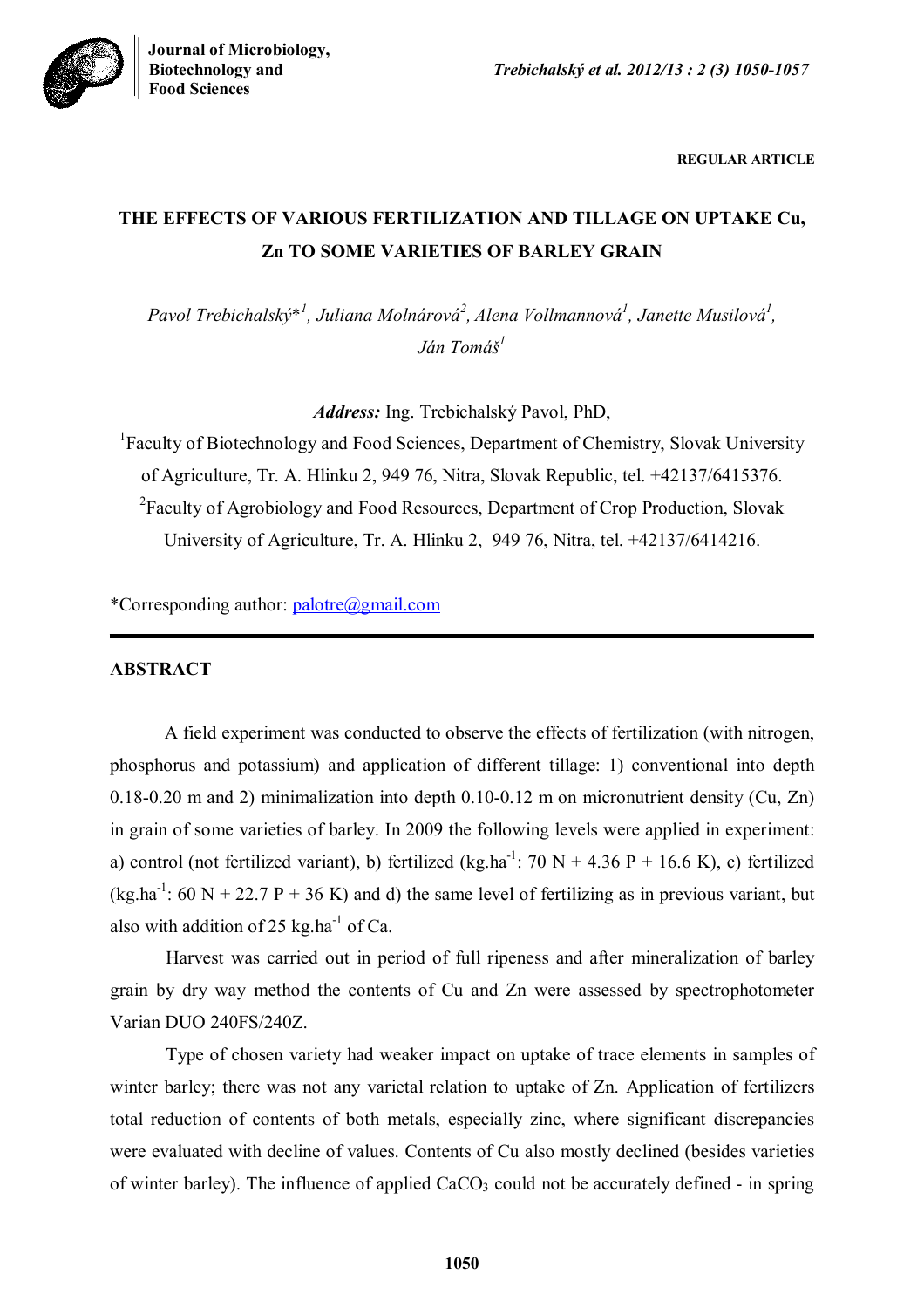barley it caused an increase in Cu and Zn contents after application of conventional tillage and decline of contents of these elements after application of minimalization tillage, but contrary changes were evaluated in winter barley.

**Keywords:** barley, fertilization, copper, zinc, tillage

#### **INTRODUCTION**

Chemical composition of barley grain is determined not only genetically, but also by ecological factors, such as soil, fertilizing, tillage or also physical and chemical influences during storage and processing. Present tendency forward to increasing of foodstuffs quality requires greater emphasis on quality of products from agricultural first-production (**Fecenko, Ložek, 2000**).

Copper is one of important microelements and its deficit limits the growth of roots of some plants and causes the chlorosis of leaves. It could be absorbed on colloid particles in soil, or it occurs in non-soluble salts as well as in form of water-soluble compounds. Copper forms with organic matter various stable organic complexes, where it could be strongly bound and thus is for plants not available. Soil reaction and also the content of organic matter have the greatest importance on availability of copper in plants from soil traits. Availability of copper influenced by pH is affected less than by Zn. Copper is strongly absorbed in soil and thus excessive concentration in plants is exceptional (**Pueyo, 2003**).

Zinc is an activator and stabilisator of enzymes of regulating the metabolism of plants. It affects saccharides demand, oxidation processes and translocation of amino acids. Its deficit reduces the synthesis of fatty acids, proteins, starch and the formation of chlorophyll is disrupted. Zinc is released by weathering as bivalent cation that is afterwards absorbed on sorption complex. Its availability for plants is in relation to soil reaction. With increased concentration of hydrogen ions also its availability for plants increased. Uptake of zinc by plants is limited by competing cations in acid environment could lead to its easy mobilization. Solubility is strongly affected also by organic ligands in alkali environment which result in greater solubility. Availability of zinc to plants considerably influences also fertilizing by nitrogen and phosphorous fertilizers (**Fecenko, Ložek, 2000**).

 Different tilling of the soil can influence not only incorporating of used industrial fertilizers in soil profiles, but also arrangement of nutrients or uptake of heavy metals into plants.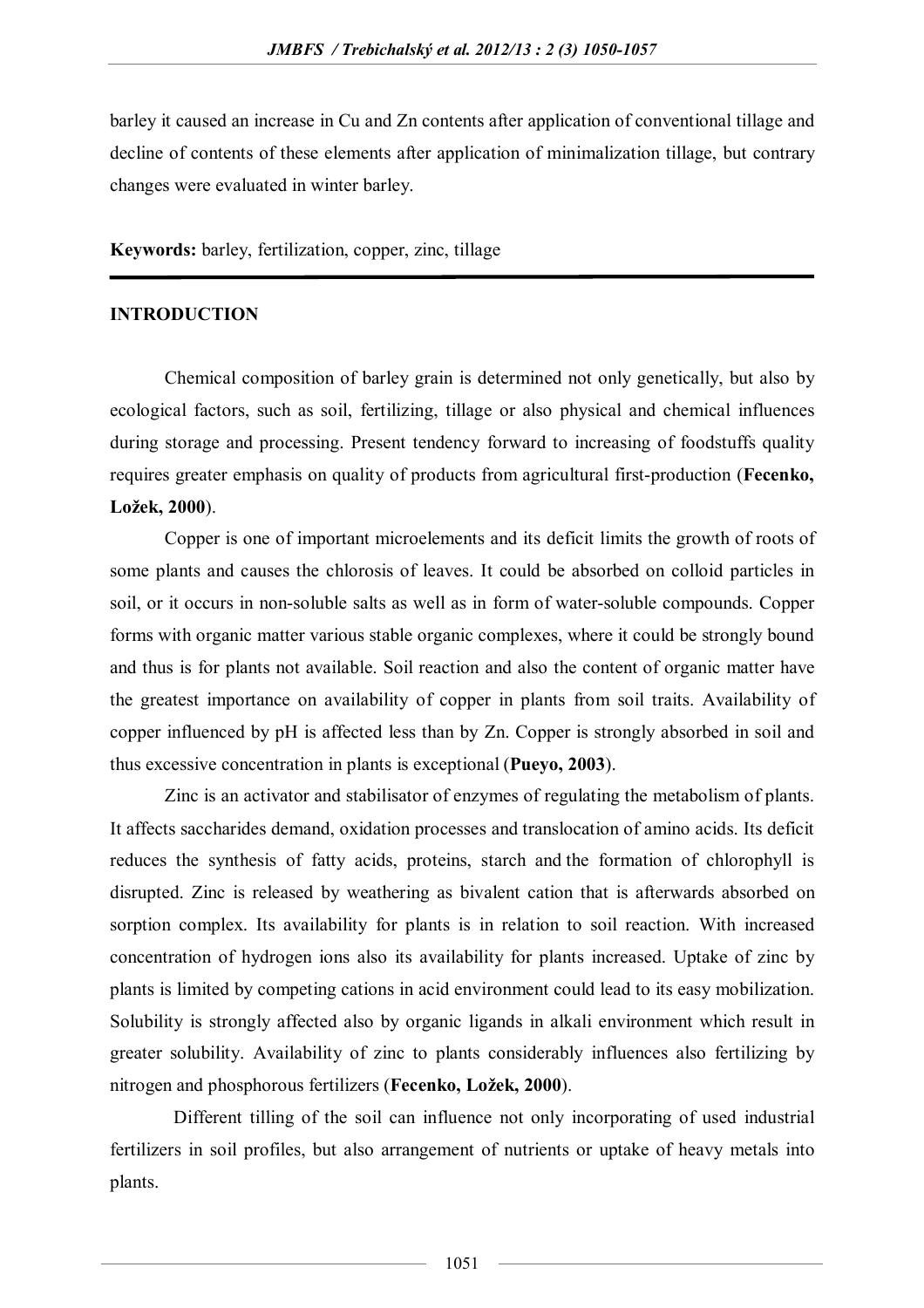The objective of our study was to determine the relation of Cu and Zn accumulation into barley grain in relation to type of tillage (minimalization and conventional) as well as in relation to three different levels of doses of inorganic nutrients.

## **MATERIAL AND METHODS**

This experiment was established in experimental base lands of FAPZ SPU in Nitra - Dolná Malanta in 2009. Before starting with an experiment, pH of the land was set within the interval 5.72-6.73. Content of Cu in soil profile was as following: in depth 0,0-0,10m 23.8mg.kg<sup>-1</sup>, in depth  $0,20$ -0,30m  $23.7$ mg.kg<sup>-1</sup> and content of Zn in depth  $0,0$ -0,10m  $44.6$ mg.kg<sup>-1</sup> and in 0,20-0,30m depth was  $43.5$ mg.kg<sup>-1</sup>. Experiments were based on block method. One variant area was  $14m^2$  large. Small-parcel technique was used for seeding, treatment and harvesting. Grown grain crop was sorted out and we took three samples from it. Three species of winter barley were used, exactly: Malwinta, Graciosa, Wintmalt and four species of spring barley: Kangoo, KM2084, Marthe, Xanadu.

In this experiment, four levels of fertilization were applied: 1) unfertilized (control variant), 2) fertilization by the fertilizer Condit mineral batched  $1t.ha^{-1}$  (which added to land 70 kg N.ha<sup>-1</sup>, 4.36 kg P.ha<sup>-1</sup> and 16.6 kg K.ha<sup>-1</sup>), 3) application of the following fertilizers: Amofos batched in 150 kg, KCl (60 %) 60 kg.ha<sup>-1</sup>, Hakofyt 150 dm<sup>3</sup>.ha<sup>-1</sup> and NH<sub>4</sub>NO<sub>3</sub>, in total, we added to the land 60 kg N.ha<sup>-1</sup>, 22.7 kg P.ha<sup>-1</sup>, 36 kg K.ha<sup>-1</sup>, 4) same level of fertilization as in the previous case, however, instead of the last applied separate fertilizer  $NH_4NO_3$  we used mixture of  $NH_4NO_3 + CaCO_3$  and so we added 60 kg N.ha<sup>-1</sup> and 25 kg  $Ca<sup>-1</sup>$  to the land.

We realized two types of tillage: conventional tillage (tillage up to the depth of 0.18 -0.20 m) and minimalization - disc ploughing (up to the depth of 0.10 - 0.12m). Three repetitions were carried out in this experiment.

#### **Analytical determination of microelements**

Analysis of zinc, copper in tested material after mineralization was realized in two phases:

- in the first phase, 2 g of milled grain of barley is decomposed in dry way while adding of about 0.5 cm<sup>3</sup> of concentrated  $HNO<sub>3</sub>$  oxidizer. It was incinerated in sand bath, then it was annealed in muffle furnace at the temperature of 500 - 550 °C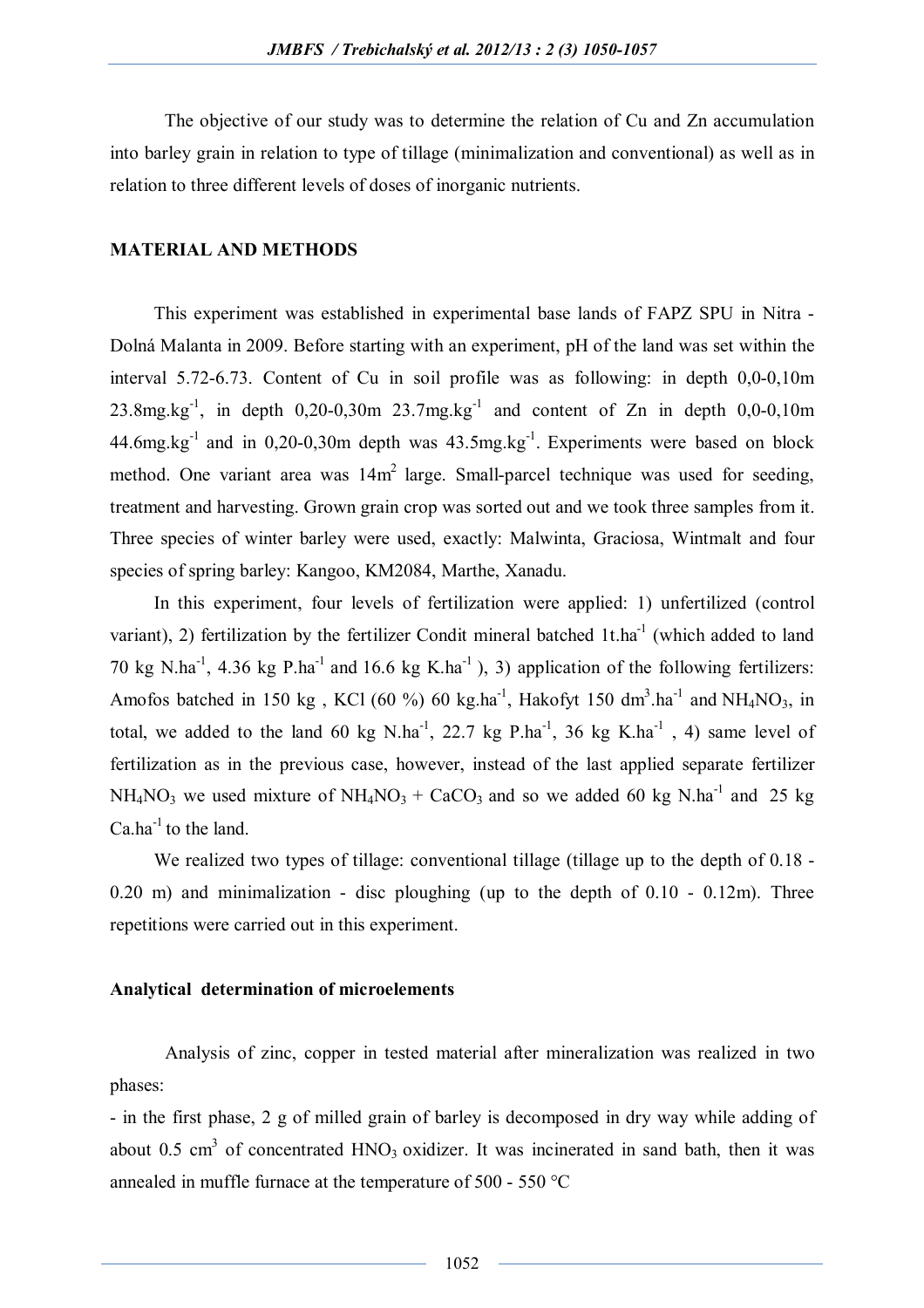- in the second phase, after incineration, this material was mixed up with  $HNO<sub>3</sub>$  in the rate of 1:3. Then it was rinsed and added in 50  $cm<sup>3</sup>$  volumetric flask after filtration. Finally we set amount of Zn and Cu using AAS method by Varian DUO 240FS/240Z device.

All data were processed statistically in program Statgraphics.

## **RESULTS**

The highest acceptable amounts of copper and zinc were not exceeded in any of analysed samples of barley grain according to Food Codex SR (tab. 1, 2). By averaging of all values in variant (control with fertilized) of individual varieties in each type of tillage it was found out that relatively high uptake of Cu (tab. 1) was evaluated in variety of spring barley *Marthe* (undependable from type of applied tillage) and in winter barley the order of Cu content was the same in tested varieties in both types of applied tillage: *Malwinta* > *Wintmalt*  > *Graciosa*. Variety *Kangoo* was among the highest concentration of Zn accumulation in spring barley and variety *Xanadu* cumulated the lowest concentrations of this element. Final and definite order of varieties in Zn (tab. 2) uptake of winter barley could not be determined.

Application of macroelements (N, P, K) into soil caused decline of Cu (tab. 1) content in grain of most varieties of barley and mostly in all varieties induced decline of Zn (tab. 2) content in barley grain undependable on type of tillage (statistically significant only in varieties *Xanadu, Malwinta and Wintmalt* after application of conventional tillage). Varieties of barley responded very interestingly by cumulating of both tested elements in grain by adding of CaCO<sub>3</sub> into soil. Comparison of  $3<sup>rd</sup>$  and  $4<sup>th</sup>$  variants that differed only by presence of exact lime showed contrary tendency of changes in access and decline of monitored elements in barley grain in both types of tillage (except for varieties *Xanadu* and *Malwinta*), statistically significant differences were evaluated in varieties *Kangoo* and *Malwinta* after application of both types of tillage. Application of minimalization tillage caused in limed variant the decline in Cu content in grain of spring barley varieties (except for variety *Xanadu*) and its increase in winter barley (except for variety *Wintmalt*). The same decline of Zn in barley grain (except for variety *Marthe*) was induced by minimalization tillage in presence of CaCO<sub>3</sub> after application of this tillage an increase of Zn content was assessed in all varieties of winter barley in limed variants.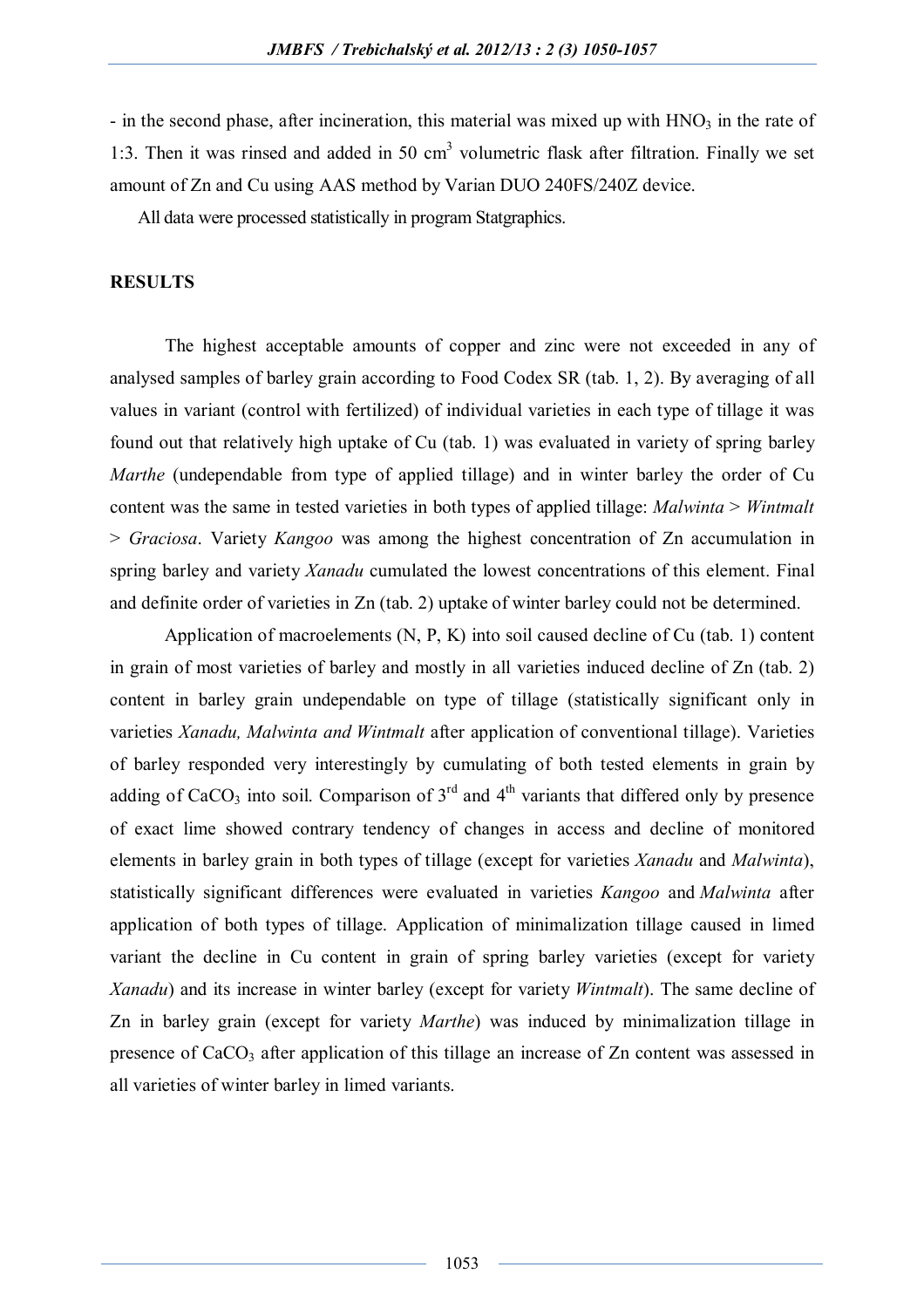| Cu             |                       |                     | <b>Spring barley varieties</b> |                   | <b>Winter barley varieties</b> |                   |                   |                     |
|----------------|-----------------------|---------------------|--------------------------------|-------------------|--------------------------------|-------------------|-------------------|---------------------|
|                | tillage $+$           |                     |                                |                   |                                |                   |                   |                     |
|                | $+level of$           | Kangoo              | KM2084                         | <b>Marthe</b>     | Xanadu                         | Malwinta          | Graciosa          | Wintmalt            |
|                | fertilization         |                     |                                |                   |                                |                   |                   |                     |
| 1              | convent. $_1$         | 4.55 $^{A}$         | 4.54 $^{A}$                    | 5.42 $^{A}$       | 5.87 $^{A}$                    | 4.66 $^{A}$       | $3.57^{\text{A}}$ | 3.99 $^{A}$         |
| $\overline{2}$ | convent. $2$          | 4.33 $\overline{A}$ | 5.83 $^{A}$                    | 4.47 <sup>B</sup> | 5.65 $^{A}$                    | 4.34 $^{\rm A}$   | 3.78 $^{A}$       | 4.08 $^{A}$         |
| 3              | convent. $3$          | $4.23^{\mathrm{B}}$ | $2.58^{B}$                     | 4.58 $^{A}$       | 4.79 $^{A}$                    | $4.12^{B}$        | $3.97^{B}$        | 3.74 $\overline{A}$ |
| 4              | convent. 4            | 4.66 $^{A}$         | 4.97 $^{\rm A}$                | 5.13 <sup>C</sup> | 4.79 <sup>B</sup>              | $4.03^{\circ}$    | $3.72^{\text{B}}$ | $3.95^{\text{A}}$   |
| 5              | minimal. $1$          | 5.25 $^{A}$         | 5.38 <sup>A</sup>              | 5.56 $^{A}$       | $4.89^{\text{A}}$              | 4.00 $^{A}$       | $3.53^{\text{A}}$ | 3.88 <sup>A</sup>   |
| 6              | minimal. $2$          | 4.67 <sup>B</sup>   | 4.30 <sup>B</sup>              | 4.15 $^{A}$       | $5.31^{B}$                     | 3.98 <sup>A</sup> | $3.52^{\text{A}}$ | 3.61 <sup>B</sup>   |
| 7              | minimal. <sub>3</sub> | 4.91 $^{A}$         | 5.51 $^{\rm A}$                | 5.33 $^{\rm A}$   | 4.22 $^{A}$                    | 3.66 $^{A}$       | $3.62^{\text{A}}$ | 3.97 $^{\rm A}$     |
| 8              | minimal. <sub>4</sub> | 4.55 $^{\rm B}$     | $2.80^{\circ}$                 | $5.25^{\text{A}}$ | $4.37^{B}$                     | $3.79^{\text{B}}$ | $3.80^{\text{A}}$ | $3.93^{A}$          |

Table 1 Content of copper in grain (mg.kg<sup>-1</sup>) of different varieties of barley in relation to type of tillage (conventional and disk harrowing-minimum tillage) and four levels of fertilization

1) control variant; 2)  $N_{70}$ +  $P_{4,36}$ + $K_{16,6}$ ; 3)  $N_{60}$ + $P_{22,7}$ + $K_{36}$ ; 4)  $N_{60}$ + $P_{22,7}$ + $K_{36}$ + $Ca_{25}$ .

Capital letters in table characterize statistical significance ( $P < 0.01$ ). Their conformity means that the values are statistically non-significant and different letters characterize statistically strong significance.

## **DISCUSSION**

Fertilizing with N, P, and K has also significant consequences on uptake of selected microelements. Decline in Zn content was evaluated in barley grain in our work (undependable from type of tillage), what is opposite to what was reported by **Halil and Turan (2008),** who did not observe any differences in contents of Zn in intercrops from applied nitrogen fertilizing and contrary, content of Cu reported by **Halil and Turan (2008)** in lucerne and smooth brome grass increased with increasing doses of nitrogen in soil, what is again contrary fact in comparison to our analyses (the most significant reduction of Cu was content manifested in spring barley grain after application of minimalization tillage).

The same data were cited by **Rongli** *et al.* **(2010),** where the concentrations of Zn, and Cu in intact grains were enhanced when the N application was increased from 0 to 130 kg N.ha<sup>-1</sup>; concentrations were not increased further by increasing the rate from 130 to 300 kg N.ha-1 . These results were similar to those of **Hao** *et al.* **(2007),** who reported that, in a pot experiment, N application rates up to 160 kg N.ha<sup>-1</sup> increased Cu and Zn concentrations in brown rice.

In our work not so high doses of nitrogen were applied in comparison to published studies of **Rongli** *et al.* **(2010)** and **Hao** *et al.* **(2007),** who in their experiments applied even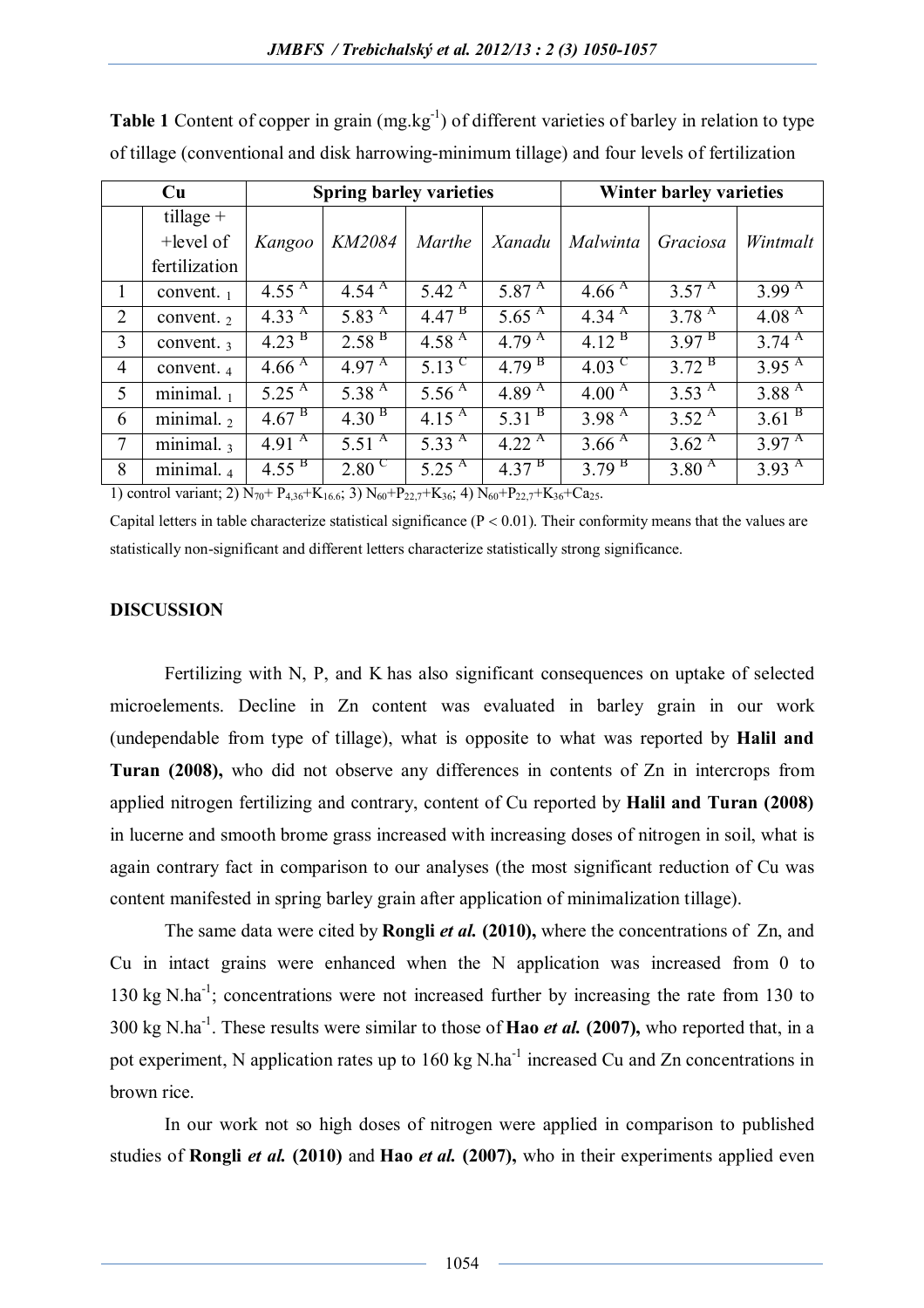2--5 fold higher doses of N into soil, that's why we observed contrary, or reducing influence of Cu and Zn uptake to barley grain.

| $\mathbf{Zn}$   |                                 |                             | <b>Spring barley varieties</b> |                    | <b>Winter barley varieties</b>         |                      |                        |                        |
|-----------------|---------------------------------|-----------------------------|--------------------------------|--------------------|----------------------------------------|----------------------|------------------------|------------------------|
|                 | tillage $+$                     |                             |                                |                    |                                        |                      |                        |                        |
|                 | +level of                       | Kangoo                      | KM2084                         | <b>Marthe</b>      | Xanadu                                 | Malwinta             | Graciosa               | Wintmalt               |
|                 | fertilization                   |                             |                                |                    |                                        |                      |                        |                        |
| 1               | convent. $_1$                   | $25.35^{A}$                 | $26.03 \text{ A}$              | $25.24^{\text{A}}$ | 24.56 $^{A}$                           | 23.19 $\overline{A}$ | $22.62^{\text{A}}$     | $24.58^{\overline{A}}$ |
| 2               | convent. $2$                    | $25.00^{\overline{A}}$      | 26.89 <sup>A</sup>             | 24.95 <sup>B</sup> | $22.72^{\text{B}}$                     | 20.40 <sup>B</sup>   | $22.14^{\text{A}}$     | 20.40 <sup>B</sup>     |
| 3               | convent. 3                      | $22.80^{4}$                 | $16.42 \text{ A}$              | $25.19^{A}$        | $19.15^{\circ}$                        | $20.29$ <sup>C</sup> | $22.99^{\text{A}}$     | $21.56^{\circ}$        |
| $\overline{4}$  | convent. 4                      | $22.97^{\text{B}}$          | $24.54^{\text{A}}$             | $23.56^{\circ}$    | 20.78 <sup>B</sup>                     | 20.59 <sup>B</sup>   | $22.15^{\text{A}}$     | 19.85 <sup>B</sup>     |
| $5\overline{)}$ | minimal. $_1$                   | $26.89^{A}$                 | $31.43 \text{ A}$              | $24.86^{\text{A}}$ | $21.93 \text{ }^{\overline{\text{A}}}$ | $23.89^{A}$          | $20.64 \text{ A}$      | $21.61^{A}$            |
| 6               | $\overline{\text{minimal}}$ . 2 | $26.60^{\overline{A}}$      | 25.46 <sup>B</sup>             | 21.51 <sup>B</sup> | 21.48 <sup>A</sup>                     | $21.18^{A}$          | $20.70^{A}$            | 20.68 <sup>A</sup>     |
| $\overline{7}$  | $\overline{\text{minimal.}}$ 3  | $24.97 \text{ }^{\text{A}}$ | $27.00^{\text{A}}$             | $23.37^{\text{A}}$ | $21.75^{\text{A}}$                     | $19.14^{B}$          | $18.10^{\overline{A}}$ | $19.85^{\text{A}}$     |
| 8               | minimal. <sub>4</sub>           | $24.13^{B}$                 | $11.94 \text{ }^{\text{A}}$    | $23.83^{A}$        | $21.64 \text{ }^{\text{A}}$            | $19.70^{B}$          | $19.64^{B}$            | $20.41^{\overline{A}}$ |

Table 1 Content of zinc in grain (mg.kg<sup>-1</sup>) of different varieties of barley in relation to type of tillage (conventional and disk harrowing-minimum tillage) and four levels of fertilization

1) control variant; 2)  $N_{70}$ +  $P_{4,36}$ + $K_{16,6}$ ; 3)  $N_{60}$ + $P_{22,7}$ + $K_{36}$ ; 4)  $N_{60}$ + $P_{22,7}$ + $K_{36}$ +Ca<sub>25</sub>.

Capital letters in table characterize statistical significance ( $P < 0.01$ ). Their conformity means that the values are statistically non-significant and different letters characterize statistically strong significance.

**Halil and Turan (2008)** found out that the content of Cu in plants of grass were marginally affected by various doses of phosphorus into soil; the same was reported by other studies when application of P has not any influence on amount of Cu in legumes and in brome grass **(Adjei, 1998)** and contents of Cu in maize **(Komljenovic** *et al.***, 2006).** Our recorded decline of contents of both metals in grain of barley could be explained by findings of **Jurkovic** *et al.* (2006), about the influence of P fertilization, where the leaf Zn decreased by 37 % compared to the control. Application of both P and K resulted in decrease of leaf Zn by 30 %. Significant difference the leaf Cu (by 9 % lower) was found under influences of K fertilization only. The leaf Fe was independent on these factors.

Moreover, stronger influence of combination of P and K could be considered responsible for reduction in accumulation of Cu and Zn in barley grain.

Soil analyses suggest that not only Cu is in soil profile more even distributed, while it is generally known, that Cu is more mobile element in soil **(Pueyo** *et al***., 2003),** but also Zn has more even deep distribution in soil. Therefore, theoretically tillage itself has not affect the enter of these elements into plants, but tillage in combination with fertilizing affects the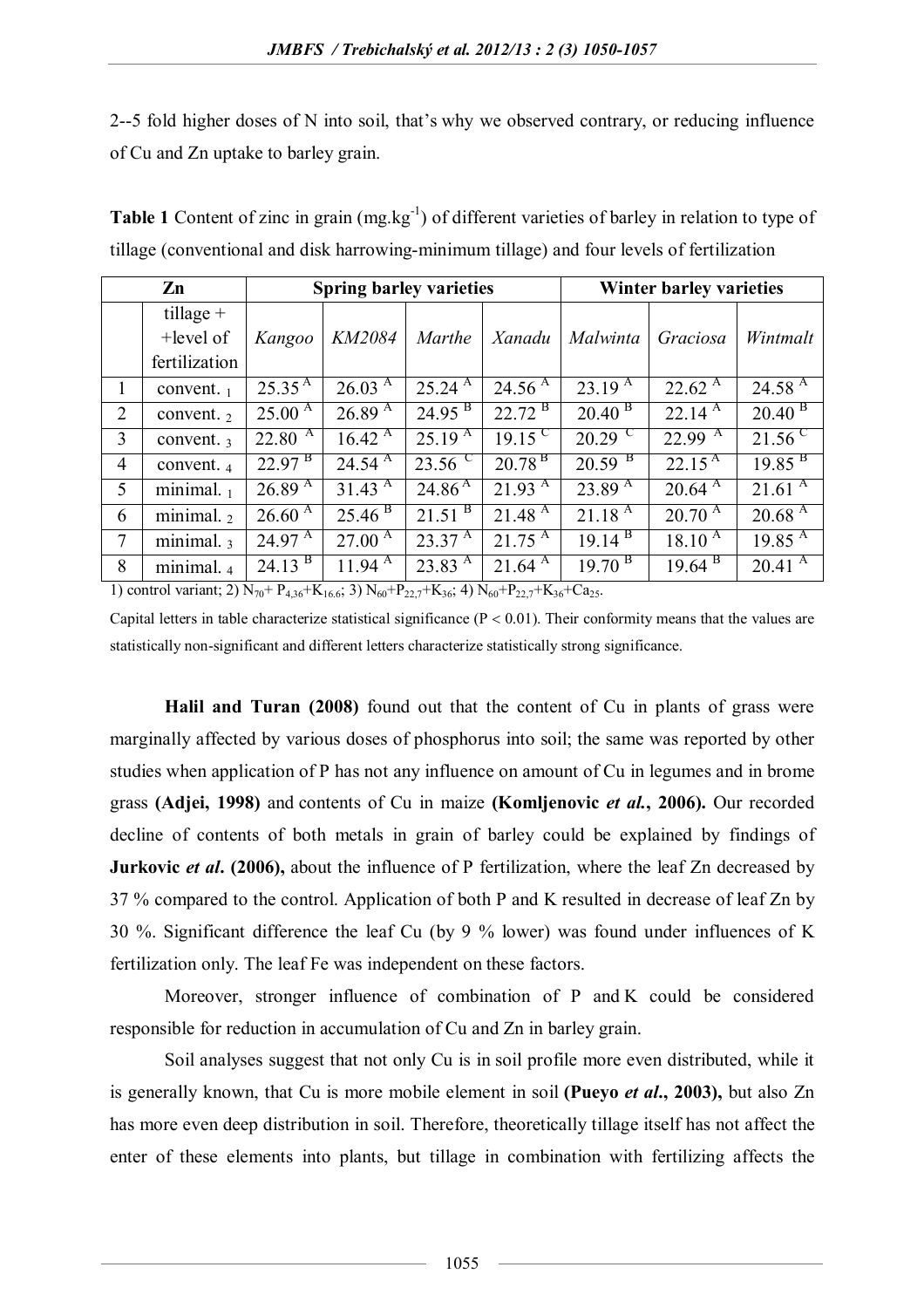uptake of macronutrients that have a consequence in their uptake and utilization, and thus the ability of accumulation of heavy metals is also changing. In consistency with **Kirchmann and Eskilsson (2010)** decline in Zn content in grain of spring barley with using of liming was evaluated, but only after application of minimalization tillage, while this fact could be influenced in higher rate also by climatic conditions.

## **CONCLUSION**

Weak varietal dependence on Cu uptake in winter spring, in spring barley the highest accumulation of Cu in variety *Marthe* was evaluated. In winter barley it was not able to determine any varietal dependence of Zn uptake, in spring barley Zn was accumulated most by variety *Kangoo* and least by variety *Xanadu*.

Fertilizing with N, P and K caused reduction of enter of Zn into grain of barley, when the decline of its content was also recorded by accumulation of Cu into grain of barley with no regard to type of applied tillage.

Influence of tillage was significant in variants with applied lime: by minimalization tillage was recorded reduction of Cu and Zn content in grain of spring barley and contrary, their increased contents of both elements in grain of winter barleys.

**Acknowledgments:** This research was supported by Research Project 1/0551/08

## **REFERENCES**

ADJEI, M. B. – RECGCIGL, J. E. – KALMBACHER. 1998. Fertilization effects on the yield and chemical composition of limpograss pasture. In *Soil. Crop. Sci. Soc Florida Proc*., vol 57, p. 66-73.

FECENKO, J. – LOŽEK, O. 2000. *Nutrition and fertilization of field crops.* Nitra : Slovak University of Agriculture in Nitra. 2000. 452 p. ISBN 80-7137-777-5

HALIL, Y. – TURAN, M. 2008. The effects of various fertilization and seeding patterns on trace minerals content of lucerne and smooth bromegrass mixture in an intercropping system for livestock. In *Journal of animal and veterinary advances* 7, vol.10, 2008, p. 1276-1281. ISBN 1680-5593